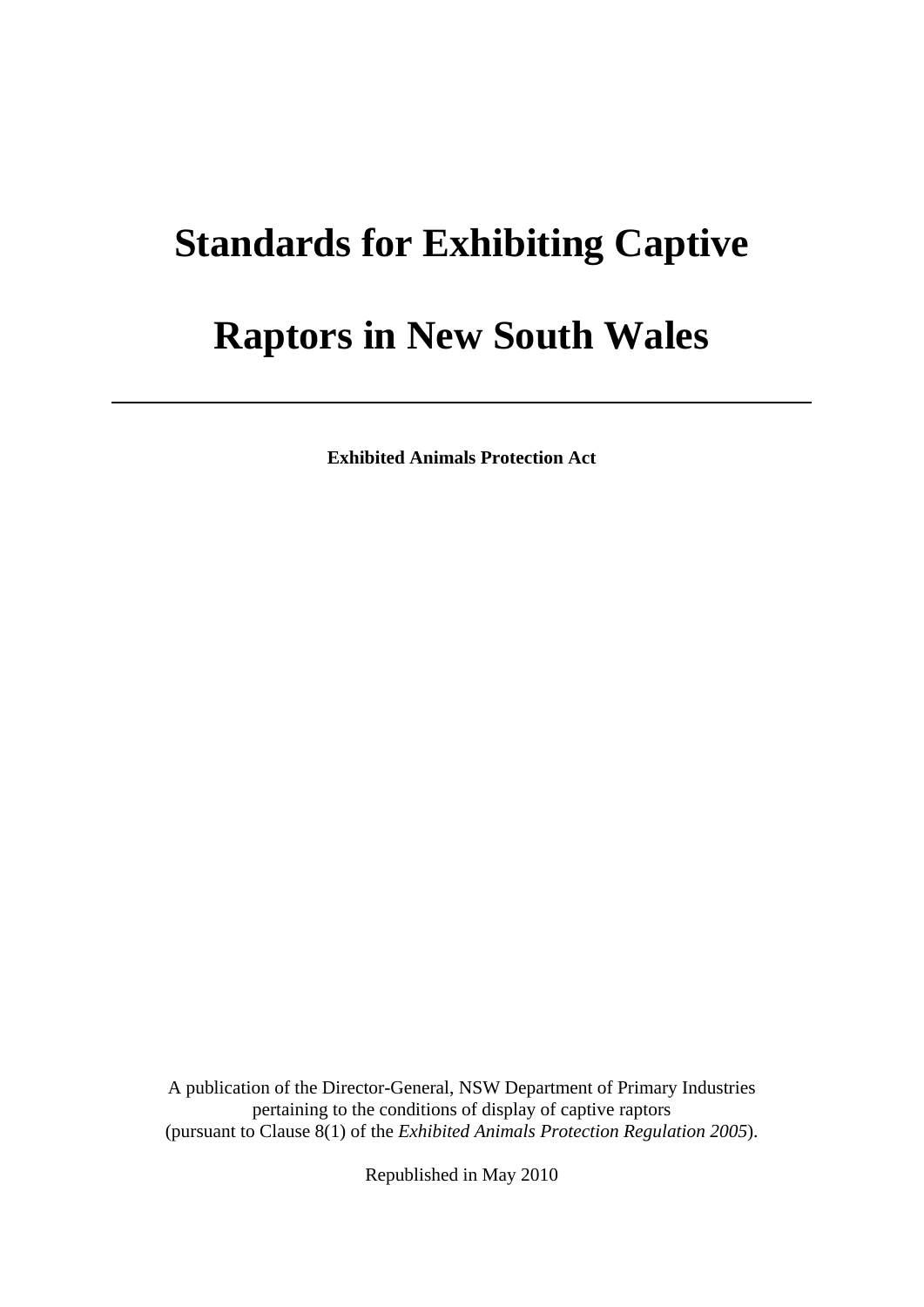# **1.1 GENERAL REQUIREMENTS**

#### **1.1.1 Construction**

- a) Enclosures shall be constructed of such materials and be maintained in sufficiently good repair to ensure that they will contain the animals at all times and are to be safe for the animals, for the staff attending them and for the public.
- b) Enclosures shall include a covered shelter, enclosed by weatherproof walls which provide roost security and protection from wind, rain and extremes in temperature and sunlight.
- c) Enclosures for raptors shall include a water mist spray or allow the birds access to rain.
- d) Enclosures shall be well drained and have either a readily cleanable substrate or be of a material which can be replaced to avoid the accumulation of faeces, urates, fungi and moulds.
- e) Mesh netting surfaces for raptor enclosures shall preferably be of flexible nylon. Wire mesh shall be flexible to reduce the impact of birds colliding with it. Wire roof surfaces should be as near to horizontal as possible.
- f) The size and shape of enclosures for raptors shall provide freedom of movement, both vertically and horizontally and should not fall below the minimum requirements set forth under 1.1.5.
- g) Access to raptor enclosures should be through a double door safety entrance. Doors are to be self-closing and locked upon exiting.

### **1.1.2 Treatment Facilities**

Suitable low light, warm isolation facilities shall be available for treatment of sick animals.

### **1.1.3 Inter-and Intra-Specific Interaction (Aggression Reduction)**

a) Raptor species of similar size and hunting capacity may be held together in the same enclosure if they are not noted for inter-specific aggression.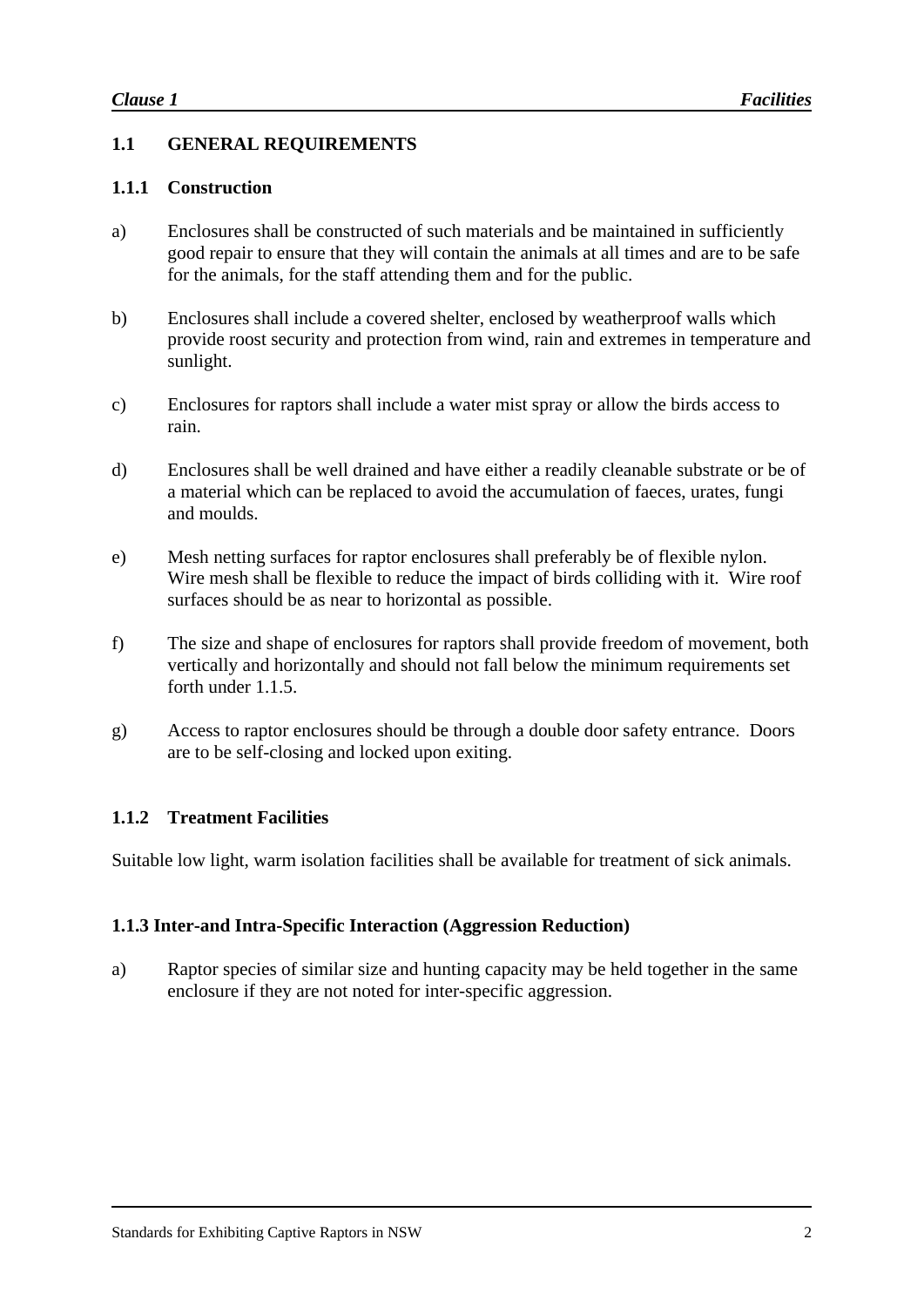b) If a raptor is being dangerously stressed by the aggression/presence of other raptor(s) of its own or other species in the enclosure, then arrangements shall be made for it to be housed separately from the other raptor(s) causing the stress.

# **1.1.4 Enclosure Furniture**

- a) The total number of perches and/or ledges shall outnumber the number of birds in an aviary.
- b) Perch(es)/ledge(s) in the covered shelter shall be placed so that a raptor resting on one of these may avoid visual contact with raptors in adjoining enclosures. All perches should be placed so that birds in adjoining enclosures cannot perch within reach of each other through cage wire.
- c) Perches/ledges should be placed so as to encourage the raptors to make maximum use of the flight possibilities within the enclosure. At least one perch should be no less than two(2) metres from the ground.
- d) Competition for the highest vantage point shall be avoided by providing a number of perches at that height.
- e) In addition to the requirements of (a), a number of stumps may also be provided. Enclosures containing raptors which are incapable of normal flight should include rough-barked branches which permit the birds to climb to perches from the substrate.
- f) All perches/ledges/tree stumps shall be placed so that birds can perch comfortably without their plumage coming into contact with walls or fixtures.
- g) Perches shall be constructed from uncontaminated natural branches and vary in diameter and cross-section so that at least some shall have circumferences not less than the talon span of the species to be housed.
- h) Each nocturnal hole-nesting owl shall be provided with at least a darkened corner to hide from the light and provide roost security. Provision of a suitable hollow log is recommended.
- i) Where enclosures contain male and female raptors, sight barriers shall be provided so that the sexes can isolate themselves visually.
- j) Perches must be no closer to the roof of the enclosure than that distance which is needed for the bird's wing to go through its natural arc during take-off and landing.
- k) Perches in breeding enclosures should be positioned so that there is sufficient overhead clearance for copulation.
- l) An aviary for the housing of raptors shall contain a bathing pond/container with a diameter sufficient to allow normal bathing behaviour and a depth not greater than 15cm and not less than 5cm.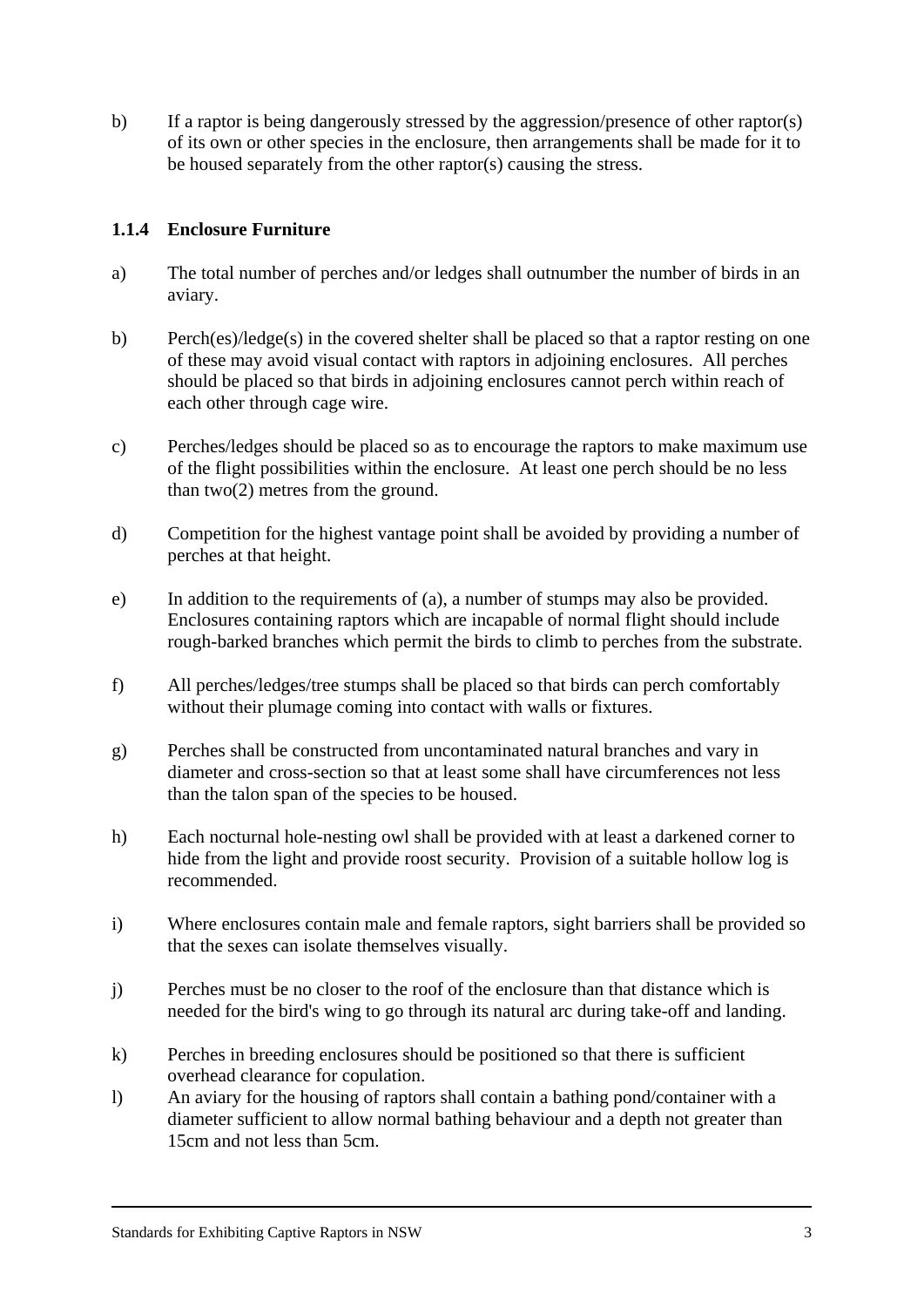- m) The pond/container shall have a non-slip, cleanable surface and no sharp edges.
- n) The pond/container shall be kept filled with clean fresh water or where the length of the legs of the shortest bird is less than 15cm to a depth equal to the length of that bird's legs.

# **1.1.5 Space Requirements**

An aviary for the housing of raptors shall be of the following minimum size standards:

| <b>Name</b>                                               | Width(M) | Length(M) | Height(M)      |
|-----------------------------------------------------------|----------|-----------|----------------|
| <b>ORDER CATHARTIFORMES</b>                               |          |           |                |
| <b>Family: Cathartidae</b>                                |          |           |                |
| Andean Condor Vultur gryphus                              | 6        | 15        | 5              |
|                                                           |          |           |                |
|                                                           |          |           |                |
| <b>ORDER ACCIPITRIFORMES</b>                              |          |           |                |
| <b>Family: Pandionidae</b>                                |          |           |                |
| <b>Osprey Pandion haliaetus</b>                           | 3.5      | 8         | $\overline{4}$ |
|                                                           |          |           |                |
| <b>Family: Accipitridae</b>                               |          |           |                |
| Black-shouldered Kite Elanus notatus                      | 2.5      | 6         | $\overline{4}$ |
| Letter-winged Kite Elanus scriptus                        | 2.5      | 6         | $\overline{4}$ |
| <b>Black Kite Milvus migrans</b>                          | 3        | 8         | $\overline{4}$ |
| Square-tailed Kite Lophoictinia isura                     | 3        | 8         | $\overline{4}$ |
| <b>Black-breasted Buzzard</b><br>Hamirostra melanosternon | 3.5      | 8         | $\overline{4}$ |
| Brahminy Kite Haliastur indus                             | 3        | 8         | $\overline{4}$ |
| Whistling Kite Haliastur sphenurus                        | 3        | 8         | $\overline{4}$ |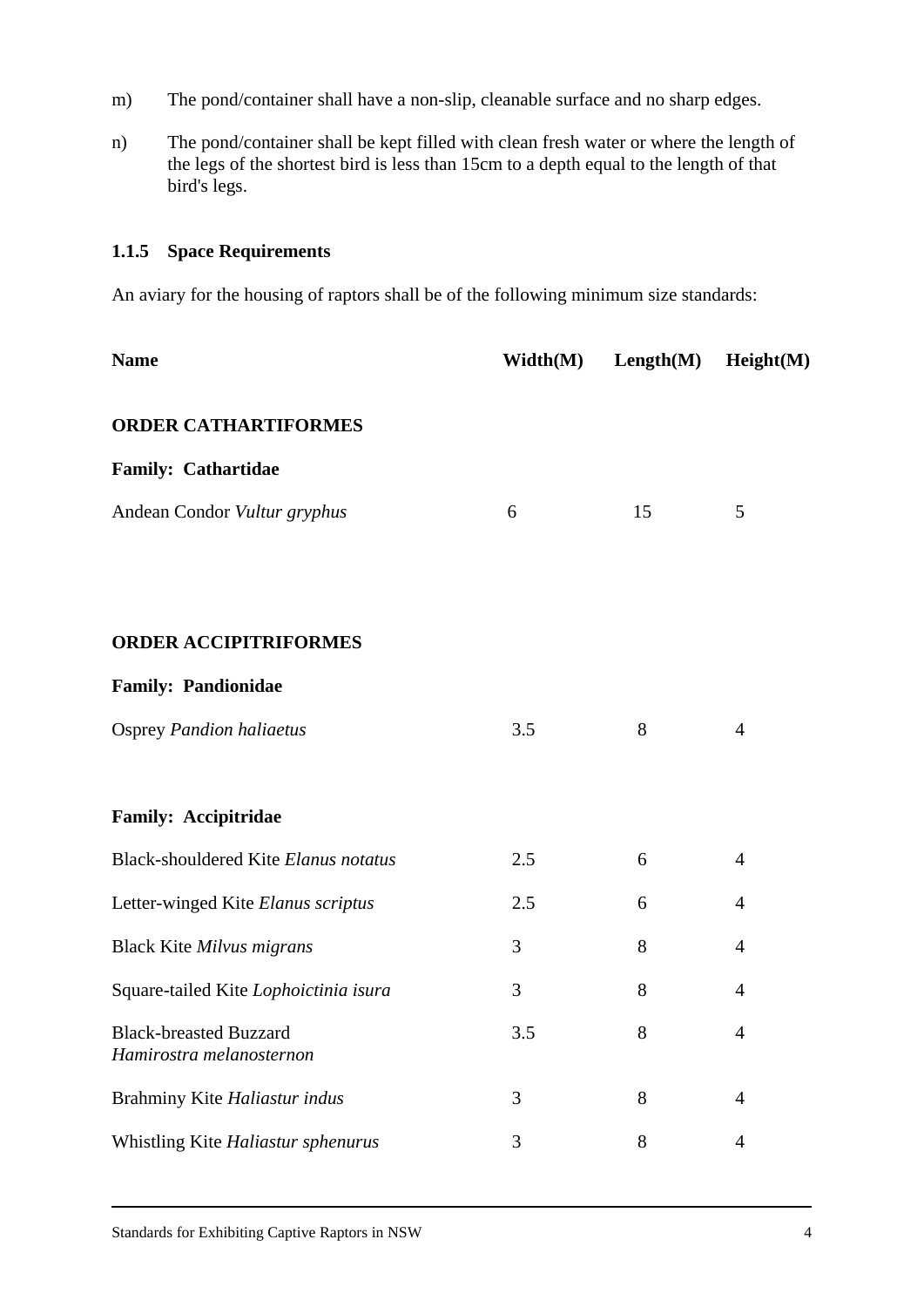| Collared Sparrowhawk Accipiter cirrhocephalus   |     | 3   |    | 8  |     | 4.5 |
|-------------------------------------------------|-----|-----|----|----|-----|-----|
| Brown Goshawk Accipiter fasciatus               | 3.5 |     | 10 |    | 4.5 |     |
| Grey Goshawk Accipiter novaehollandiae          |     | 3.5 |    | 10 |     | 4.5 |
| Red Goshawk Erythrotriorchis radiatus           |     | 4   |    | 10 |     | 4.5 |
| Little Eagle Hieraaetus morphnoides             | 3   |     | 8  |    | 4   |     |
| Wedge-tailed Eagle Aquila audax                 |     | 5.5 |    | 10 |     | 4.5 |
| White-breasted Sea Eagle Haliaeetus leucogaster |     | 5   |    | 10 |     | 4.5 |
| Spotted Harrier Circus assimilis                |     | 3   |    | 8  |     | 4   |
| Swamp Harrier Circus aeruginosus                |     | 3   |    | 8  |     | 4   |
| Crested Hawk (Pacific Baza) Aviceda subcristata |     | 2.5 |    | 6  |     | 4   |
|                                                 |     |     |    |    |     |     |

# **ORDER FALCONIFORMES**

| Australian Hobby Falco longipennis             | 3   |     | 8  |    | 4.5 |     |
|------------------------------------------------|-----|-----|----|----|-----|-----|
| Peregrine Falcon Falco peregrinus              |     | 3   |    | 10 |     | 4.5 |
| Black Falcon Falco subniger                    | 3.5 |     | 10 |    | 4.5 |     |
| Grey Falcon Falco hypoleucos                   |     | 3   |    | 10 |     | 4.5 |
| Brown Falcon Falco berigora                    |     | 3.5 |    | 10 |     | 4.5 |
| Australian (Nankeen) Kestrel Falco cenchroides |     | 2.5 |    | 6  |     | 4   |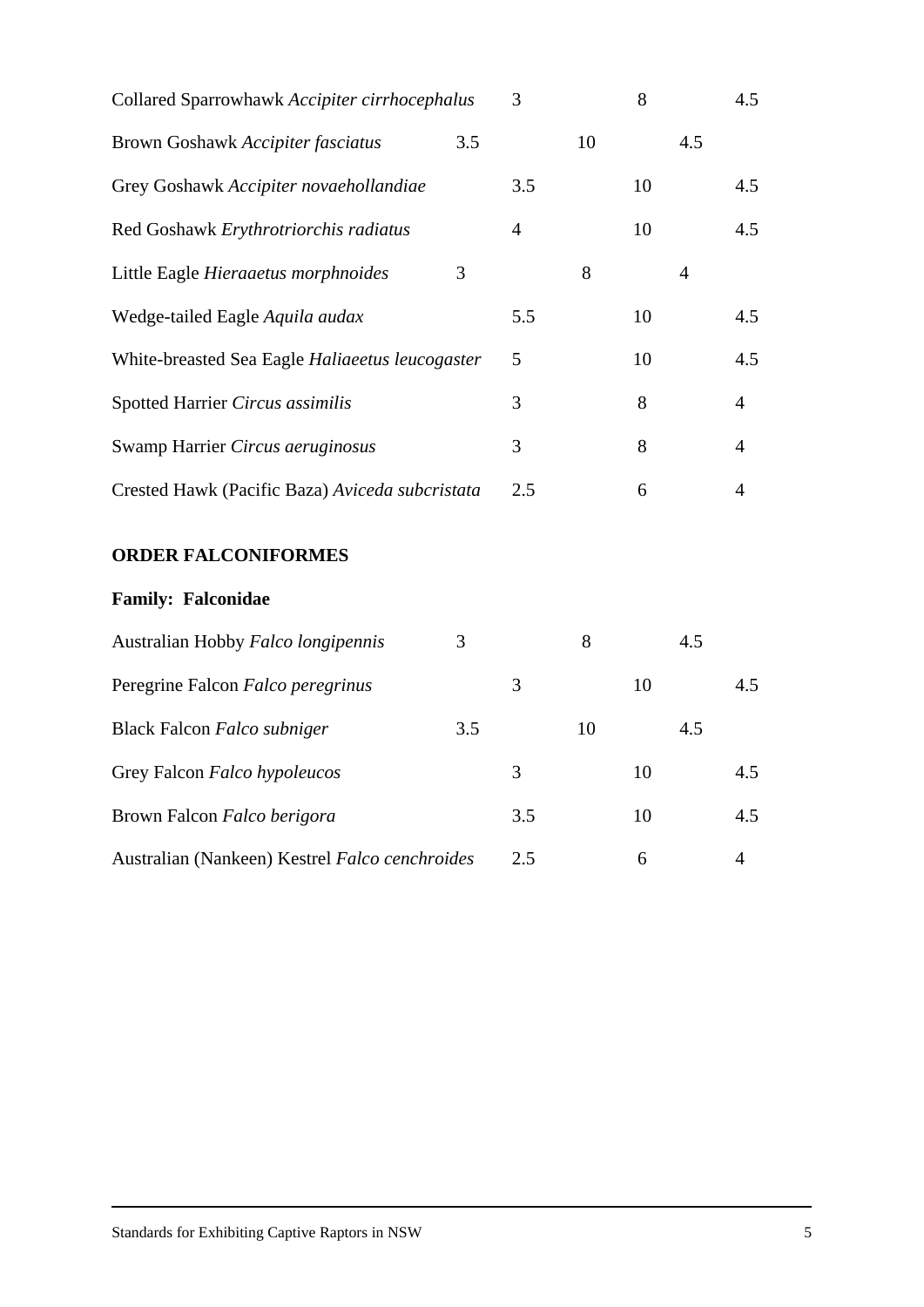#### **ORDER STRIGIFORMES**

#### **Family: Strigidae**

| Rufous Owl Ninox rufa             |   | 3 |   | 7 | 3            |  |
|-----------------------------------|---|---|---|---|--------------|--|
| Powerful Owl Ninox strenua        | 3 |   | 8 |   | 3            |  |
| Boobook Owl Ninox novaeseelandiae |   | 3 |   | 6 | 3            |  |
| Barking Owl Ninox connivens       |   | 3 |   | 7 | 3            |  |
| <b>Family: Tytonidae</b>          |   |   |   |   |              |  |
| Barn Owl Tyto alba                |   | 3 |   | 6 | 3            |  |
| Masked Owl Tyto novaehollandiae   |   | 3 |   | 7 | 3            |  |
| Grass Owl Tyto longimembris       |   | 3 |   | 6 | 3            |  |
| Sooty Owl Tyto tenebricosa        |   | 3 |   | 7 | 3            |  |
| Clause 2                          |   |   |   |   | <b>Staff</b> |  |

# **2.1**

Raptors shall be under the supervision of a person capable of -

- a) safely handling and/or restraining raptorial birds;
- b) minimising the likelihood of, and danger of, attacks on keepers by raptors;
- c) minimising the stress experienced by raptors;
- d) "manning" (taming) raptors before being displayed;
- e) providing adequate maintenance diets for the raptorial birds held; and
- f) recognising aberrant behaviour and indicators of ill health in the species under his/her supervision.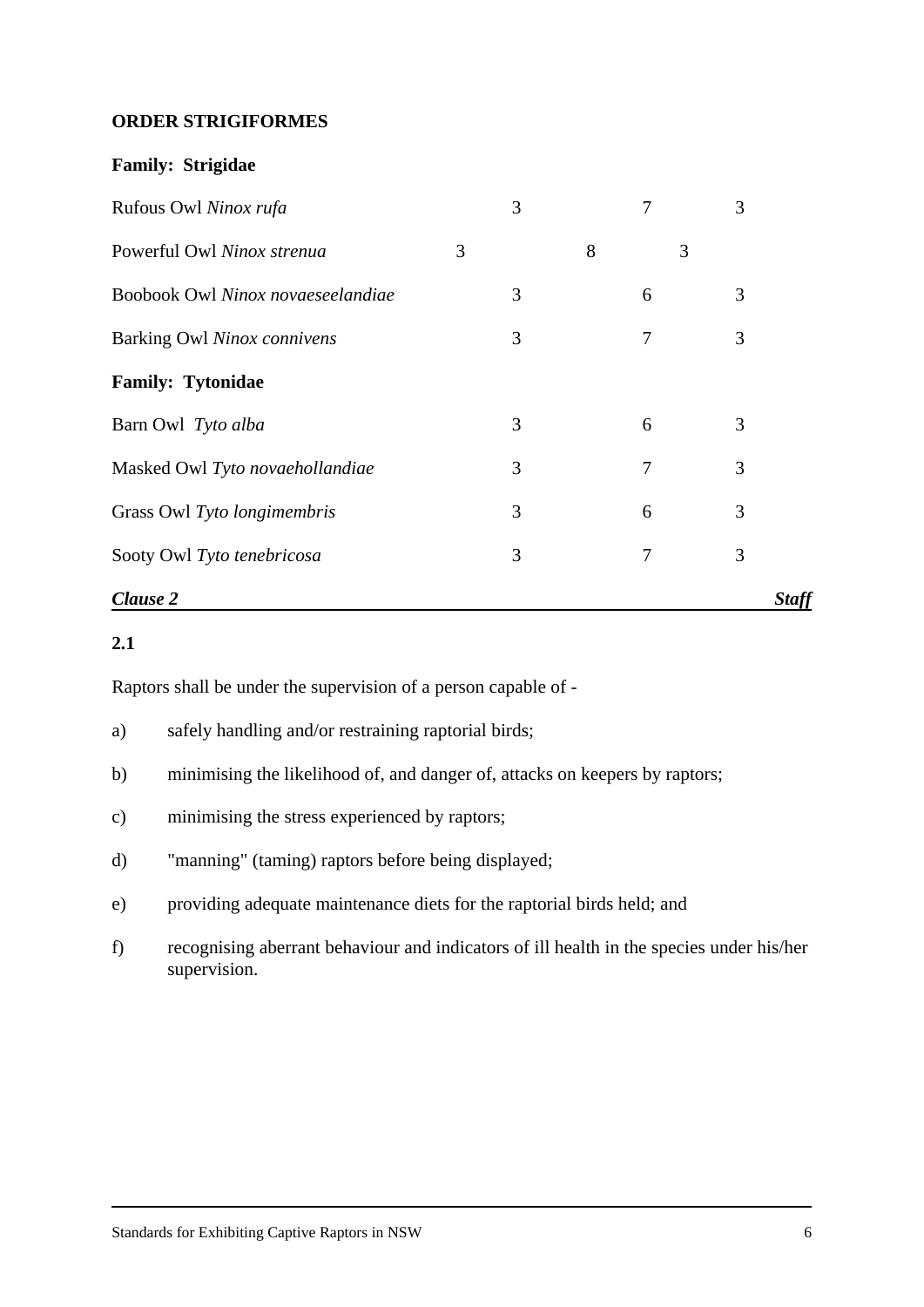- a) If raptors are tethered on display, it shall only be for demonstration or other purposes approved by the Director-General. The tethered raptors shall be under constant supervision to protect them from the public and animal predators. Birds normally used for demonstrations may remain jessed.
- b) If raptors are to be tethered, then the person wishing to handle the birds shall first satisfy the Director-General that the person has received adequate training in the manufacture and use of the following falconry equipment: Aylemerie leather jesses jess swivels leashes gloves hoods perches

### *Clause 3 Records*

**2.2**

### **3.1 Identification**

Each raptor shall be individually identified by an approved method of identification, e.g. a leg band.

### **3.2 Record-Keeping**

- a) Establishments shall keep records of all raptors on an individual basis in a form which can be quickly and easily examined, analysed and compared with those kept by other establishments because of the potential value for the development of improved management practices.
- b) All documents and other information pertaining to each animal from previous locations must be kept safely. Animals moving to new locations must be accompanied by copies of all records relevant to those animals.
- c) The records shall provide at least the following information for each individual:
	- i) The correct scientific name, common name, individual identification, any personal name and any distinctive markings;
	- ii) The origin (i.e. details of the wild population or of the parents and their origin, and of any previous location);
	- iii) The dates of acquisition and disposal, with details of circumstances and addresses;
	- iv) The date or estimated date of hatching, and the basis on which the date is estimated;
	- v) Clinical data, including results of physical examination by a qualified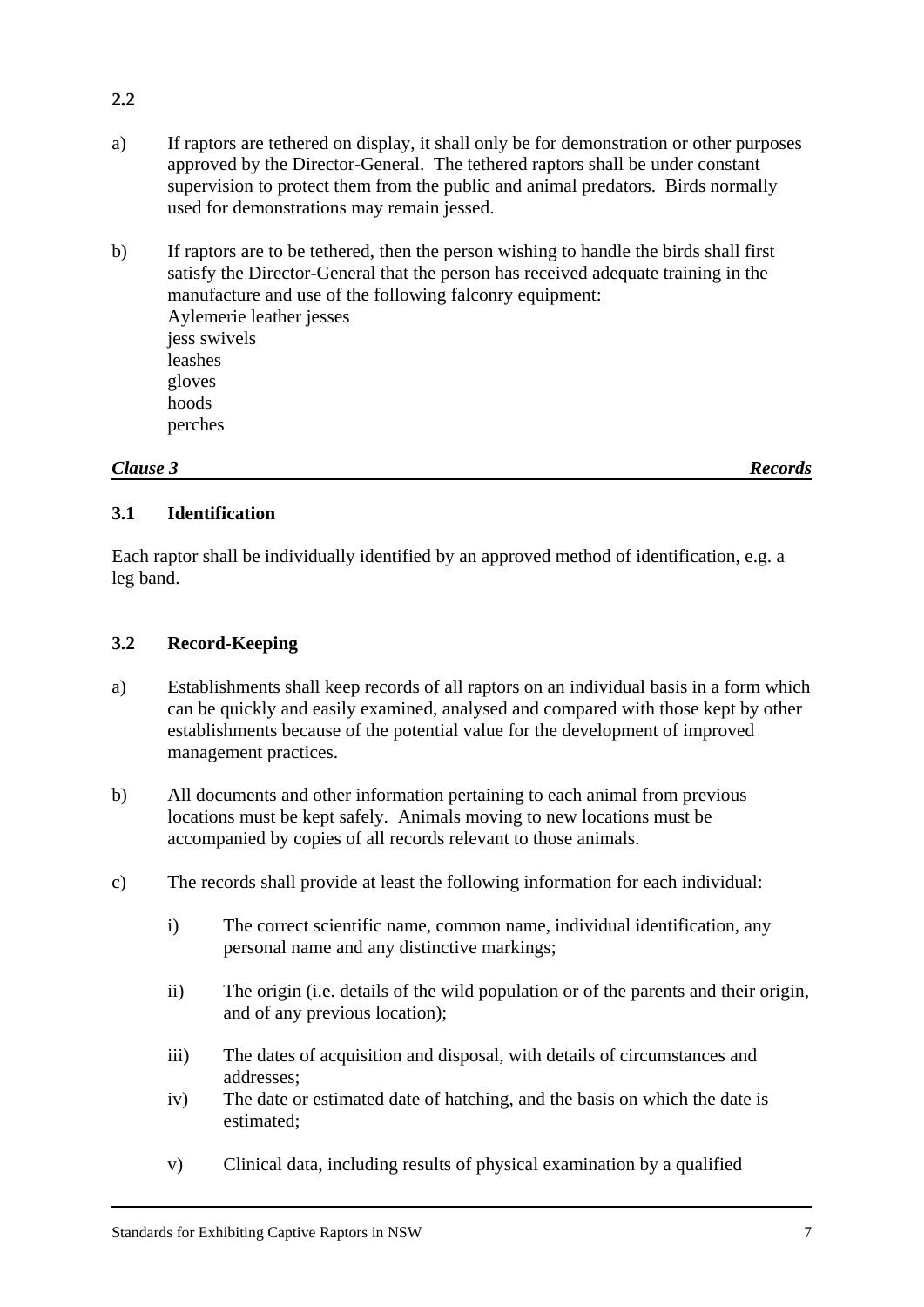veterinarian and details of, and date when, any form of treatment was given, together with results of routine health examinations;

- vi) Breeding and details of any offspring;
- vii) The date of death and the results of the post mortem examinations; and
- viii) Normal diet (including supplement) and feeding routine.

| Clause 4 | Diet & food collection |
|----------|------------------------|
|          |                        |

#### **4.1 General**

- a) Suitable whole animals shall provide at least 50% of the nutritional and energy requirements of raptors.
- b) Suitable whole animals will depend upon the species and will include -

mammals such as guinea pigs (for Condors); domestic mice, rats, rabbits (for mammal-eating species); fish (for piscivorous sp.); insects (for insectivorous sp.); birds, such as coturnix quail, domestic chickens (for bird-eating species) and any natural prey species which can be legally obtained.

- c) Suitable fish species shall provide at least 25% of the dietary requirements of piscivorous raptor species.
- d) Suitable bird species shall provide at least 60% of the dietary requirements of birds of the Accipiter and Erythrotriorchis genera and bird-hunting species of the Falco genera.
- e) An establishment applying for a permit to exhibit raptors must satisfy the Director-General that it has guaranteed access to adequate fresh and/or frozen supplies of suitable whole animals.
- f) Mammal and bird specimens less than ten(10) weeks of age shall not form more than 25% by weight of the diet fed to raptors in any one week.
- g) Except on starve days, a sufficient quantity of food shall be provided daily so that there is some left over each day.
- h) Raptors may be given no more than one starve day per week and there shall be at least three(3) days between any two starve days.

#### **4.2 Quality of Food**

- a) Food supplied to raptors shall be clean and fresh, obtained from a reliable source and, preferably, bred under laboratory conditions.
- b) Before carcasses are offered as food, they shall be cut open and observed for gross lesions suggestive of disease.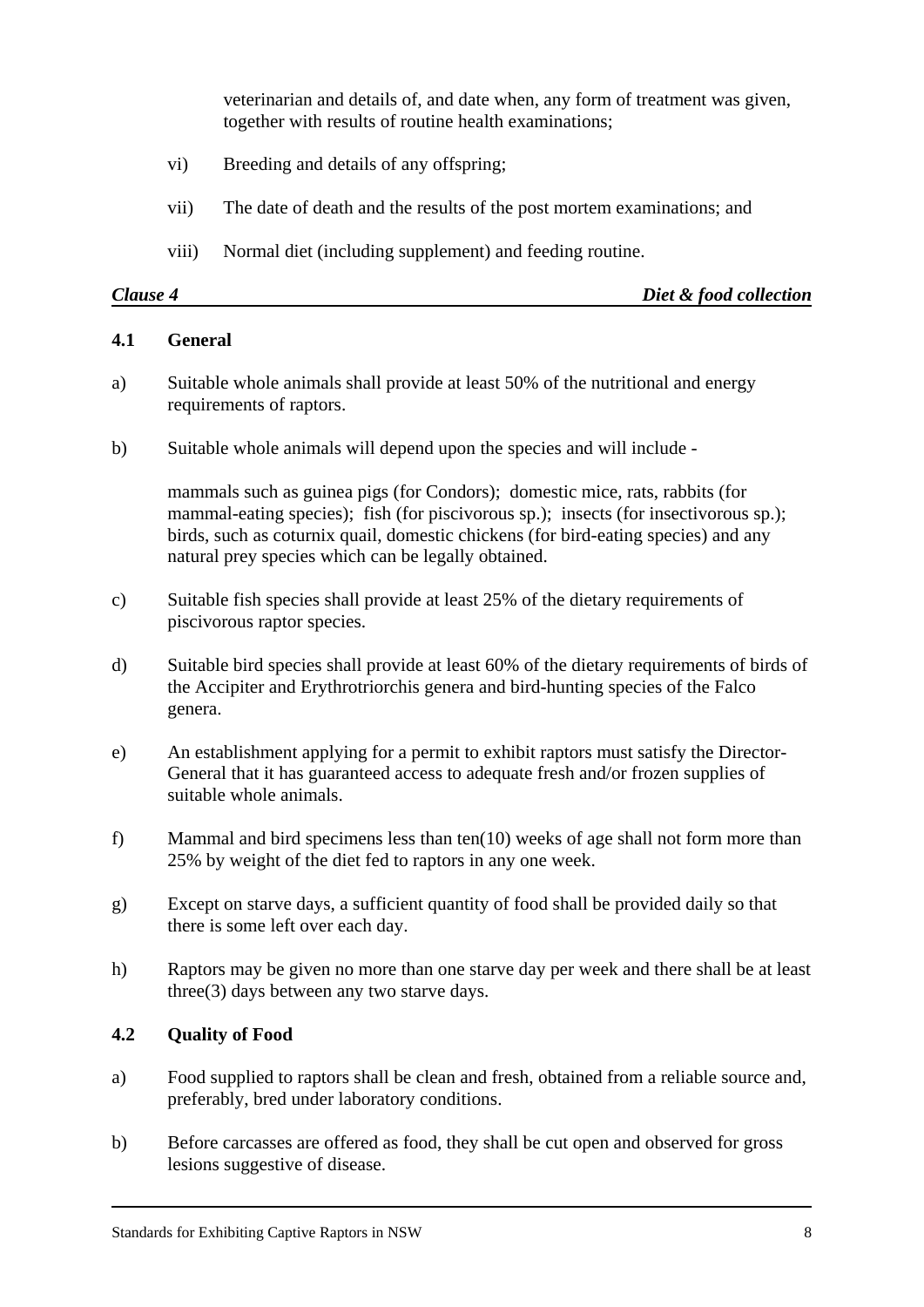- c) The following shall NOT be fed to raptors:
	- any animal that has died, or is suspected of dying from any toxic material, including insecticides, rodenticides, and euthanasing chemicals  $(CO<sub>2</sub>)$  is acceptable).
	- \* animals showing clinical signs of being infected by disease (especially trichomoniasis protozoa in pigeons and doves).
	- \* birds which have not undergone treatment to remove the risk of trichomoniasis infection. (Preferred treatment: freeze for at least 24 hours at a temperature equal to or below - 18 degrees Celsius or remove upper gastro-intestinal tract directly after euthanasia.)
	- \* laboratory mice and rats that have been used in those research programmes which lead to the food animals containing chemicals different from those of normal laboratory fed mice and rats.
	- \* fatty meat.
	- \* meat which has not been supplemented with an appropriate calcium additive.
	- \* animals which have been killed by lead shot.
- d) Food items shall be placed on a non-contaminated surface.

| Clause 5 | <i><b>Hygiene</b></i><br>-- |
|----------|-----------------------------|
|          |                             |

- a) Substrate of enclosures shall be cleaned at least weekly. The substrate, perches, shelves, nestboxes, food and water containers and other components of the enclosure shall be maintained in a clean and hygienic condition, free from the accumulation of faeces and urates.
- b Excrement, left-over food, fur, feathers and castings shall be removed at least weekly to avoid unhealthy and unsightly accumulation of these matters.
- c) Contaminated substrate material shall be removed and replaced as necessary.
- d) Solid surfaces within the enclosure shall be disinfected at least bi-annually. These surfaces shall first be washed with soap and water, or steam. Disinfected surfaces shall be rinsed before raptors come in contact with them again. Use of suitable disinfectants shall be under veterinary instruction.
- e) Perches, shelves, nestboxes and other items of enclosure furniture made from wood shall be replaced after a period of no more than two(2) years. The items replaced shall be destroyed by burning.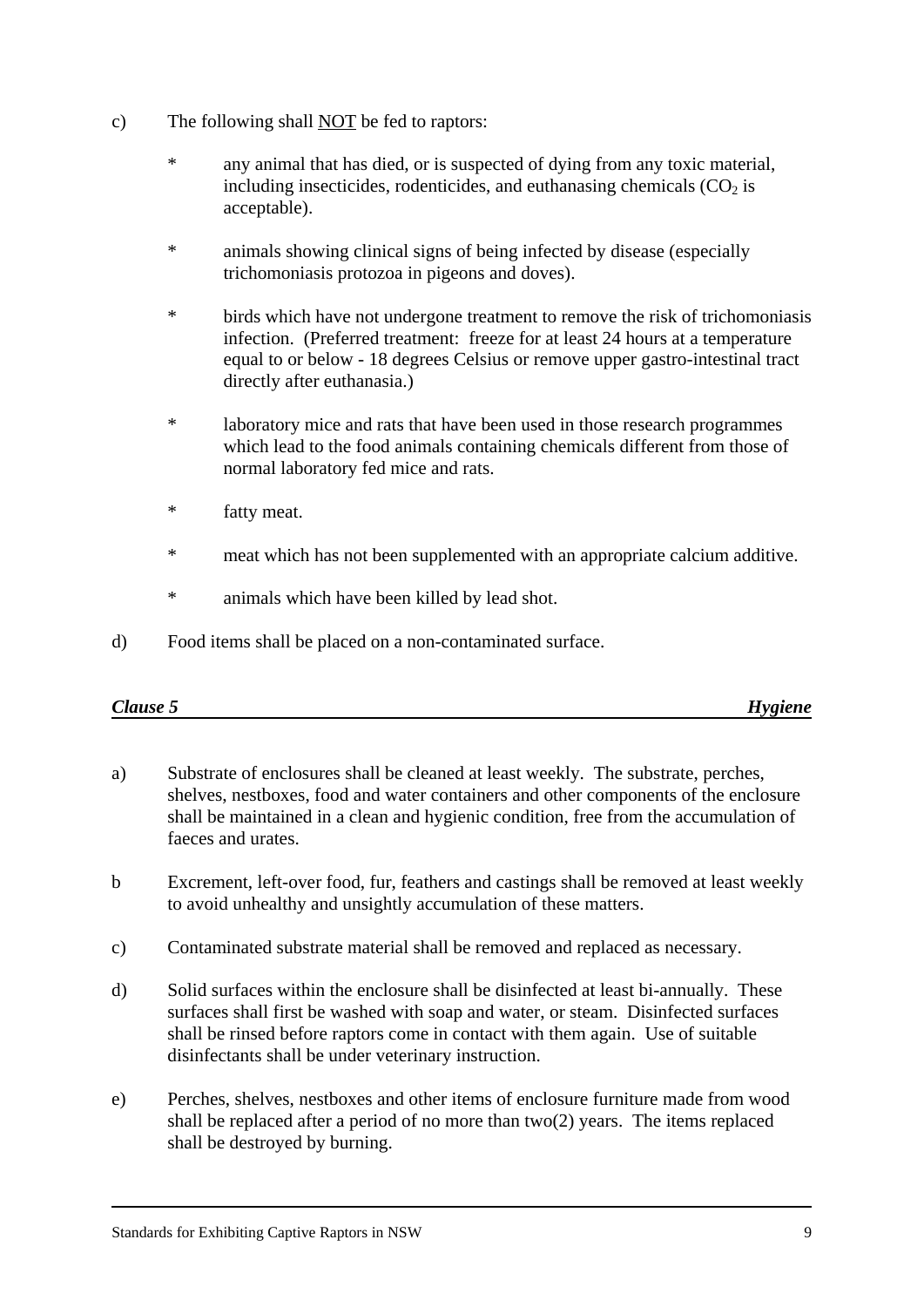- f) Entry of potential pests, such as wild rodents, birds and insects shall be controlled.
- g) The use in or around raptor enclosures of insecticides containing chlorinated hydrocarbons and animal poisons, e.g. rodent baits, shall be under veterinary instruction in view of the known toxicity of these substances to raptorial birds.

| Clause 6 | <b>Veterinary Care</b> |
|----------|------------------------|
|          |                        |

Application for a permit to keep raptors should be accompanied by a statement which briefly explains the programme by which the veterinarian will monitor -

- \* growth of beaks and talons (to avoid bumblefoot)
- \* the level of internal parasites
- \* incidence of avian tuberculosis.

*Clause 7 Transport*

# **7.1 Containers**

- a) A transport container for raptors shall not allow the entry of light except through ventilation holes. Ventilation holes shall be pierced around the lower half on all sides of the container, about 10cm above the internal floor height and about 7.5cm apart. Two holes shall be pierced on all four sides 10cm below the internal roof height.
- b) The dimensions of the transport container shall be at least 30cm longer and wider than the length of the bird from beak tip to tail tip and shall provide at least 15cm head clearance for the bird when standing at rest on the floor of the container or on any perch in the container.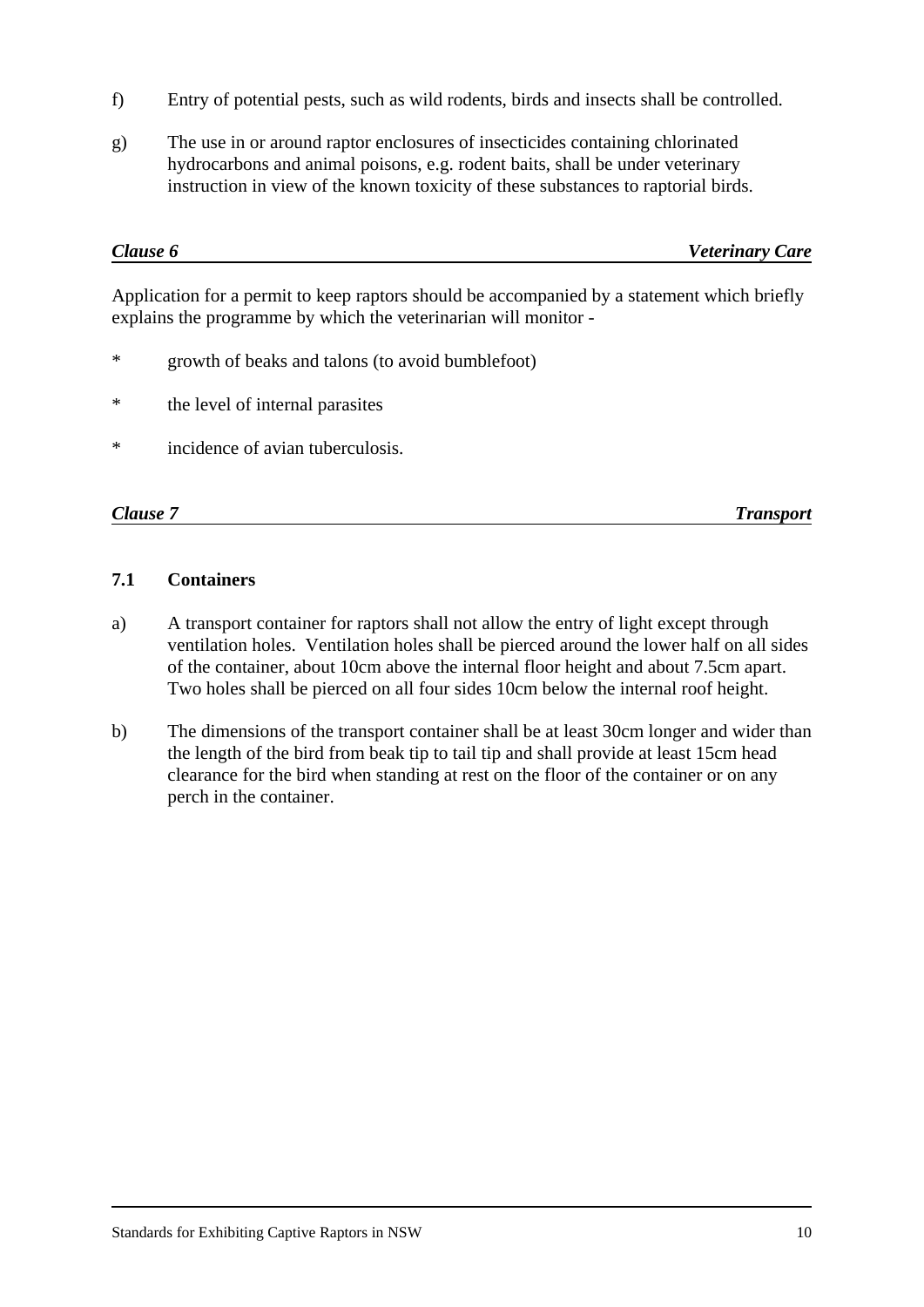- c) A perch consisting of a block of wood of sufficient size to allow the bird a firm grip may be firmly fixed to the floor of the container if desired.
- d) If the container includes no perch, the floor of the container shall be lined firmly with a resistant material which will provide grip for the birds' talons. (Non-looped artificial grass is recommended.)
- e) Access to the container shall be from a hinged or sliding door/lid on the top side of the container. The door/lid shall be well secured during carriage of the bird. The transport container may be constructed of sturdy cardboard, polystyrene, or wood. Use of any other material must first be approved by the Director-General.
- f) In situations where the bird will not be accompanied by an experienced raptor handler at all times during its transport, the transport container shall be constructed of wooden sheets and framing sturdy enough to withstand damage in transport. Containers must be clearly marked 'LIVE ANIMAL, HANDLE WITH CARE, THIS WAY UP, KEEP COOL'.
- g) No more than one raptor shall be enclosed in a compartment of a transport container unless all the birds in the container are young fledglings from the same nest.
- h) It is recommended that the attending veterinarian or an approved raptor rehabilitator be consulted on conditions of transportation before transporting injured or sick raptors for medical treatment or diagnosis.
- i) For journeys less than twenty-four(24) hours duration, the birds to be transported shall not be fed within four(4) hours of departure. Provision shall be made for feeding on arrival at the destination point.
- j) For journeys greater than twenty-four(24) hours, transport containers must include access to food. Birds should be fed once they have been in transit for twenty-four(24) hours.
- k) Provisions (i) and (j) do not apply to nestlings feeding of these birds shall be under veterinary direction.
- l) Raptors must not be subjected to temperatures greater than 30 degrees or less than 10 degrees Celsius during transport.
- m) Noise must be minimised during transport.
- n) Time from boxing to destination must be minimised.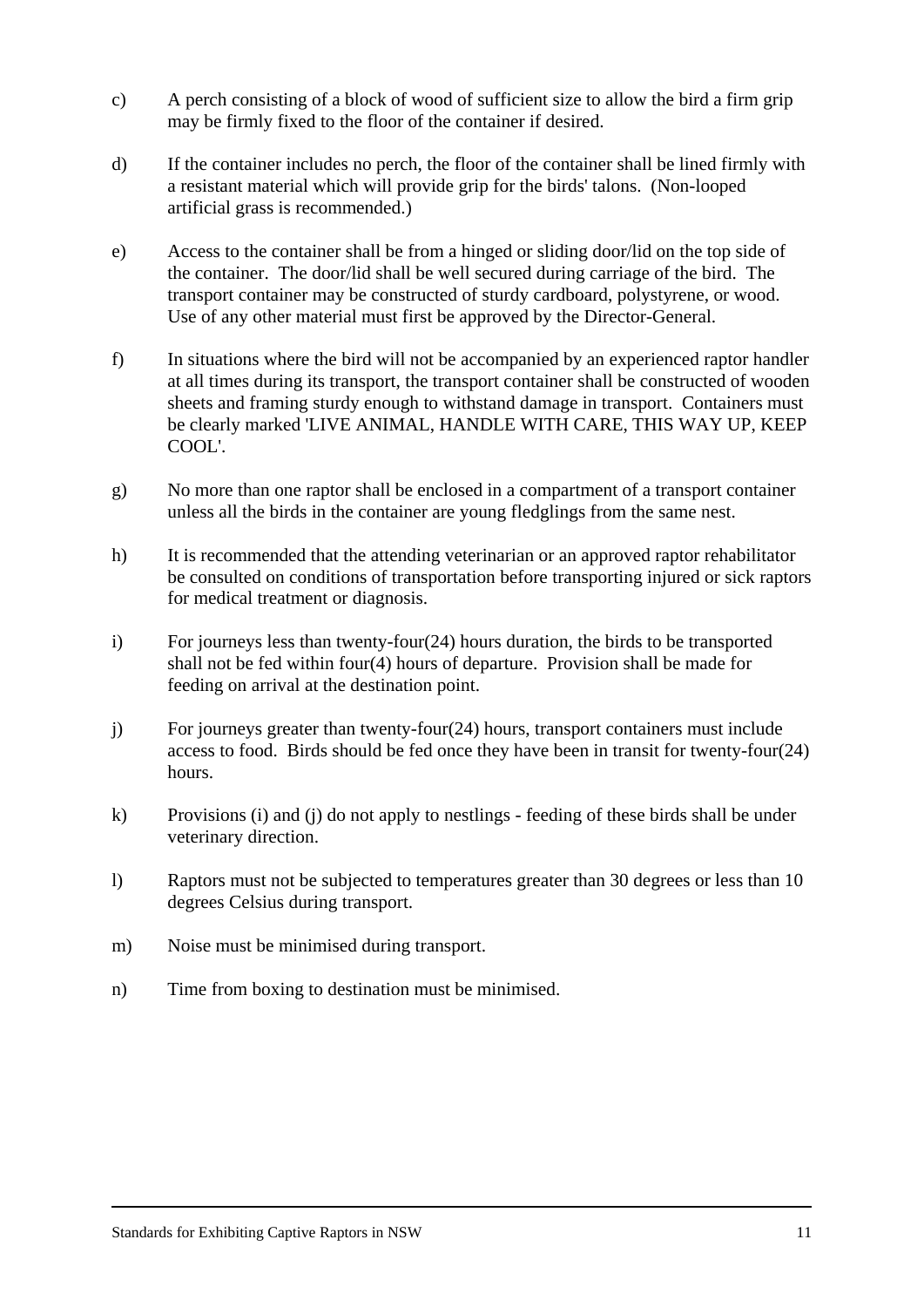### **7.2 Release into New Enclosure**

- a) Raptors that are to be released into a new enclosure (from the wild or from another enclosure/transport container) should be released at a suitable time, i.e. owls at dusk, diurnals early morning, so as to avoid heat/cold stress and allow time for orientation in a new surrounding. Release should be carried out away from public view (using screens) and separate from other birds when applicable (using partitions).
- b) Raptors may be "manned" (tamed) before being put on display.

| Clause 8 | Security and public safety |
|----------|----------------------------|
|          |                            |

- a) Raptors shall not be enclosed in walk-through aviaries. If the Director-General is satisfied that visitors will not be attacked, exemption to this requirement may be granted.
- b) Any raptor taken from its enclosure for show or performance purposes shall have been trained to accept being tethered and shall at all times be under the control of an experienced handler. The raptor shall be belled and be fitted with jesses which have the owner's name and contact address on them.
- c) Members of the public are not permitted to handle raptors except when the birds are fully "manned" and are under the strict supervision of an experienced handler.
- d) A safety fence shall be provided to keep visitors from coming into contact with enclosures containing White-breasted Sea Eagles or Wedge-tailed Eagles.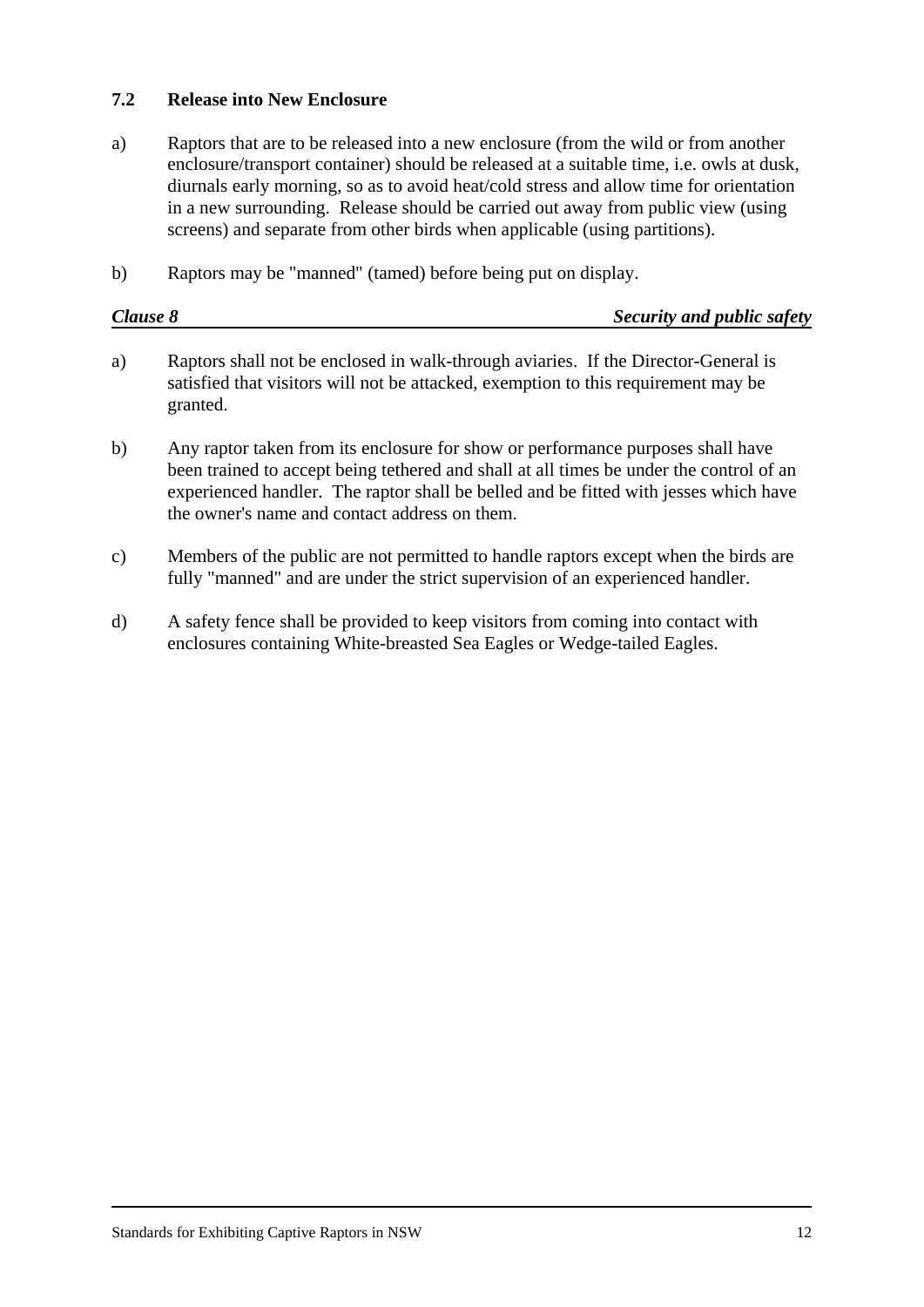#### *References*

Bird, D.M., Ho, S.K. 1976. Nutritive Values of Whole-Animal Diets for Captive Birds of Prey. Raptor Research. 10(2): 45-49.

Brown, L. 1976. Birds of Prey - their Biology and Ecology. Hamlyn, London.

Brown, L. 1976. Eagles of the World. David & Charles Ltd., Devon.

Bruning, D.F. 1984. Breeding the Andean Condor (*Vultur gryphus*) at the NY Zool. Park. International Zoo Yearbook. No.23: 11-14.

Cade, T.J. 1980. The Husbandry of Falcons for Return to the Wild. International Zoo Yearbook. No.20: 23-35.

Cooper, J.E. 1978. Veterinary Aspects of Captive Birds of Prey. Standfast Press, Gloucestershire.

Cooper, J.E. & Greenwood, A.G. (eds) 1981. Recent Advances in the Study of Raptor Diseases. Proceedings of the International Symposium on Diseases of Birds of Prey. Chiron Publications, Keighley, W.Yorkshire.

Dunn, R.W. 1984. Breeding the Australian Peregrine Falcon (*Falco peregrinus macropus*) at the Royal Melbourne Zoo. International Zoo Yearbook. No. 23: 83-84.

Ford, E. 1982. Birds of Prey. Batsford, London.

Ford, E. 1982. Falconry in Mews and Field. Batsford, London.

Fowler, M.E. (ed) 1986. Zoos & Wild Animal Medicine. 2nd ed. W.B.Saunders Pty Ltd., Philadelphia.

Garcelon, D. & Bogue, G. (In press). Raptor Care and Rehabilitation. Alexander Lindsay Junior Museum, Calif.

Glasier, F. 1978. Falconry and Hawking. Batsford, London.

Haigh, R. 1984. The Breeding and Artificial Incubation of Hawks, Buzzards and Falcons, Accipiter, Butes and Falco spp. International Zoo Yearbook. No. 23: 51-58.

Hardy, J.W. 1983. The Use of Falconry Hoods in Handling Australian Kestrels. Corella. 7(2): 41-43.

Jakob-Hoff, R.M. 1988. The Husbandry and Diseases of Raptors in Australian Wildlife. The John Keep Refresher Course for Veterinarians. Post-Grad.Comm., Uni.of Sydney. Kirkwood, J.K. 1980. Energy and Prey Requirements of the Young Free-flying Kestrel. Annual Report Hawk Trust. No. 10: 12-14.

Klapste, J. & Klapste, P. 1982. Successful Rearing of the Spotted Harrier in an Artificial